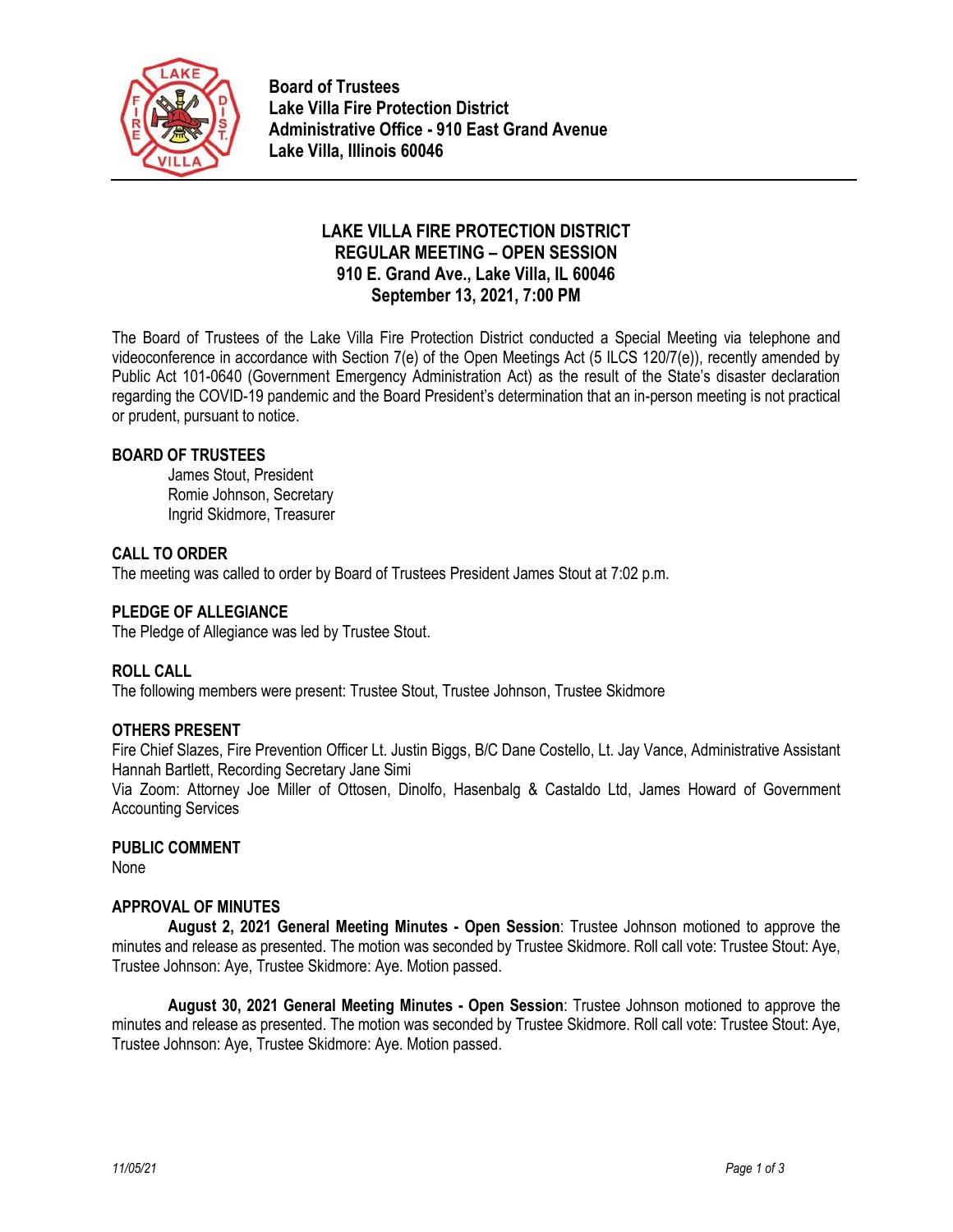

**Board of Trustees Lake Villa Fire Protection District Administrative Office - 910 East Grand Avenue Lake Villa, Illinois 60046**

## **FINANCIAL REPORTS**

**Financial Statements**: James Howard presented the District Financial Report for the three (3) months ended July 31, 2021 Fiscal Year 2022. Trustee Stout motioned to approve the Financial Report as presented. The motion was seconded by Trustee Johnson. Roll call vote: Trustee Stout: Aye, Trustee Johnson: Aye, Trustee Skidmore: Aye. Motion passed.

**Treasurer's Report**: Treasurer Skidmore presented the Bill List for August 3 through September 13, 2021. Trustee Johnson motioned to approve payment of bills including three (3) payroll periods in the amount of \$566,293.40. Trustee Stout motioned to approve the Financial Report as presented. The motion was seconded by Trustee Johnson. Roll call vote: Trustee Stout: Aye, Trustee Johnson: Aye, Trustee Skidmore: Aye. Motion passed.

## **OLD BUSINESS**

Daytime Staff time off was discussed; agenda item tabled.

## **NEW BUSINESS**

**Resolution 2021 – 08 A Resolution Regarding Confidentiality of Certain Closed Minutes**: A resolution regarding disposition of audio recordings from approved and released Closed Session Meeting minutes older than eighteen (18) months which are not part of any pending litigation was discussed. Trustee Skidmore motioned to approve Resolution 2021-08 as presented. The motion was seconded by Trustee Johnson. Roll call vote: Trustee Stout: Aye, Trustee Johnson: Aye, Trustee Skidmore: Aye. Motion passed.

**District Fraud Assessment**: Tabled.

**District Financial Approval Process**: Tabled; in review by James Howard.

#### **ADMINISTRATION REPORTS**

**Fire Chief Slazes**: reported 335 incidents in August 2021. EMS incidents resulted in 163 transports. An overview of August fire and EMS incidents was discussed. The increased repair cost for Engine 242 was discussed.

In order to fill vacancies, the next two (2) candidates from the current Firefighter/Paramedic List of Eligibles are completing the hiring process.

Chief Slazes discussed Governor Pritzker's Executive Order 2021-22, COVID Executive Order No. 88, Section 2: Vaccination and Testing Requirements for Health Care Workers. Effective September 19, 2021 District health care employees will be required to be "fully vaccinated against COVID-19. Those employees who are not vaccinated will be required to be tested weekly, at a minimum, with the PCR test at the employee's expense, per Executive Order No. 88, Section 2. Chief Slazes informed the Board of Trustees of the Directive; there was no objection by the Board.

**Fire Prevention Bureau**: Lt. Biggs reported on public education events at various schools and plans for Fire Prevention Week in October. A Life Safety complaint identified by a resident at Water's Edge was addressed; work is in progress to correct the issue. Formal agreements for a Code Enforcement Officer with the Villages in the District will be sought. The Community Connect Program continues to be successful. A 7G Agreement for Public Education was discussed with the Board of Trustees. The Advocate Aurora construction on Park Avenue continues as more plans